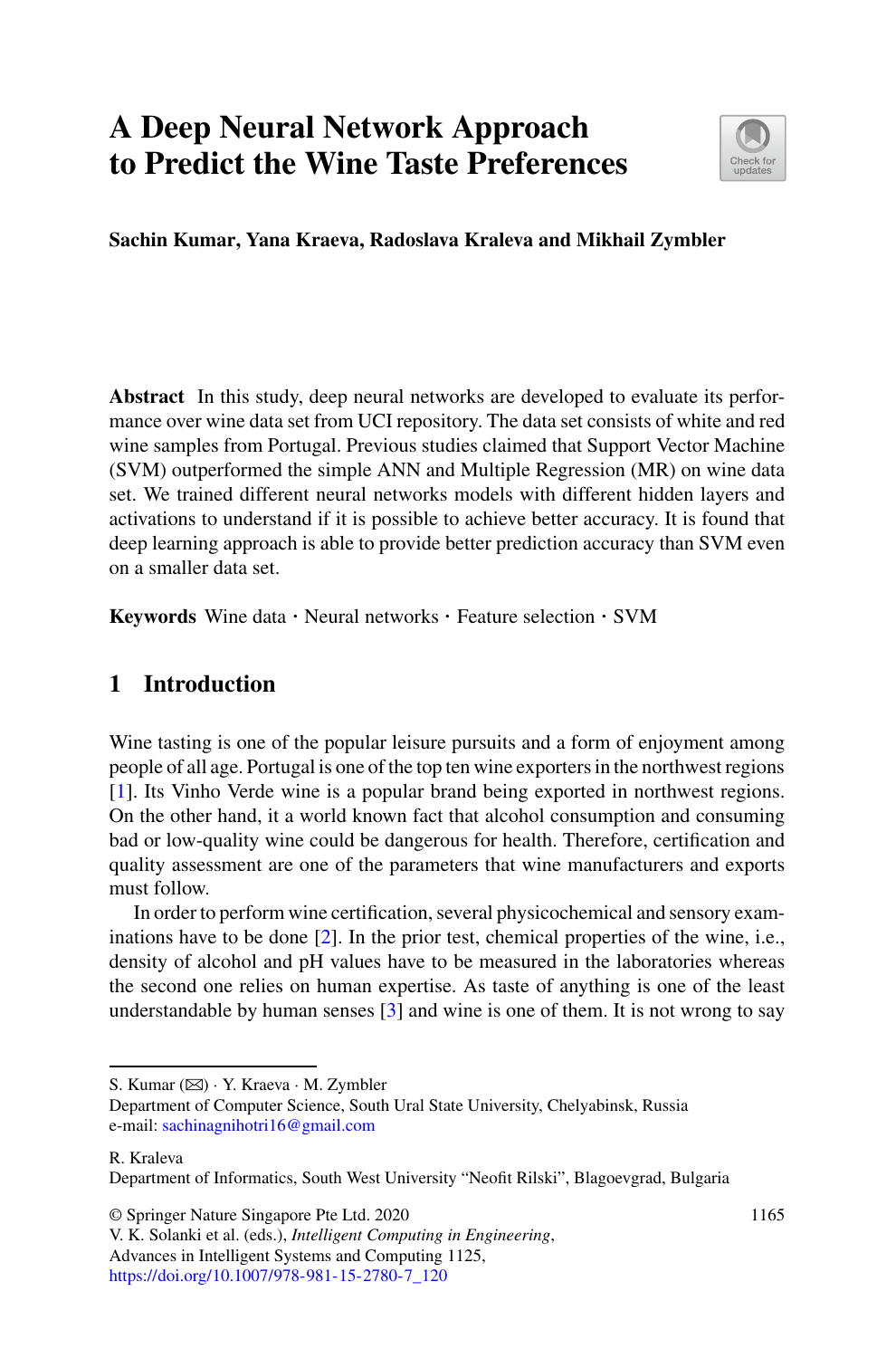that wine classification is a complex job [4]. In addition, it is hard to fully understand the relationship between laboratory tests and human sensory analysis [5].

Present world is equipped with high technology and advancement of generating and maintaining huge, massive, and complex databases. This huge database consists of important and crucial information which can be used for improved decisionmaking after proper analysis [6]. Machine Learning (ML) techniques have a big role to play in this improved decision-making process [7]. ML is efficient to extract the crucial and hidden information from the massive data. ML techniques can be broadly divided into supervised and unsupervised learning. In supervised learning, enough samples with respective class values are available to develop a trained model which can be tested further on new samples. In case, when class values are not available, unsupervised learning comes into play. It groups the data into homogeneous segments and further learning can be done to understand the samples in different groups. The right selection of ML techniques must be done in order to perform fruitful analysis. This selection usually depends on the nature of data under study. For continuous data with numeric values, prediction using regression methods, i.e., linear/multiple regressions are the preferred choice. However, these methods are based on certain assumptions with the choice and relationship between dependent and independent variables. Also, when the dimensions or the number of attributes in the data is large then these methods may not provide efficient results. ML techniques such as SVM and ANN could be better options in such cases [8, 9]. Both the techniques are quite powerful and have a proven record in learning from continuous data (linear and nonlinear features) and predicting good results. However, certain things must be taken into consideration such as feature selection and model selection. All features in the data set might not be useful for analysis; hence it is important to discard those attributes that contribute very less or nothing in the prediction [10]. Further, model selection for better accuracy relies on selection and adjustment of certain parameters such as number of neurons in hidden layer in ANN and kernel parameters for SVM [11]. However, several mechanisms are available to perform such activities but every decision support systems need to be more accurate and precise.

ML techniques are one of the best options to predict the quality of wine based on the data obtained from laboratory tests. There are some studies mentioned in the literature that used ML techniques to predict the wine quality. However, they used small sample obtained from laboratory tests. UCI repository is a well-known online data repository system [12]. In 1991, first time the wine data set was submitted in UCI repository which contains only 178 samples with 13 chemical attributes. This data set was used widely to test with ML techniques and also used as a benchmark data set for the further ML analysis. Sun et al. [13] used feed-forward ANN to predict the geographical origins of wine. The data they used consists of 170 sample and they mentioned to achieve 100% prediction accuracy. Further, ANN was again used [14] to predict sensory features from a wine data set. They only used 36 samples and achieved 6% error rate. Then 56 samples from the laboratory tests were used to characterize Italian wine [15]. These studies attempted well but the data sample used in these studies was quite small. Also, the ML techniques are widely known to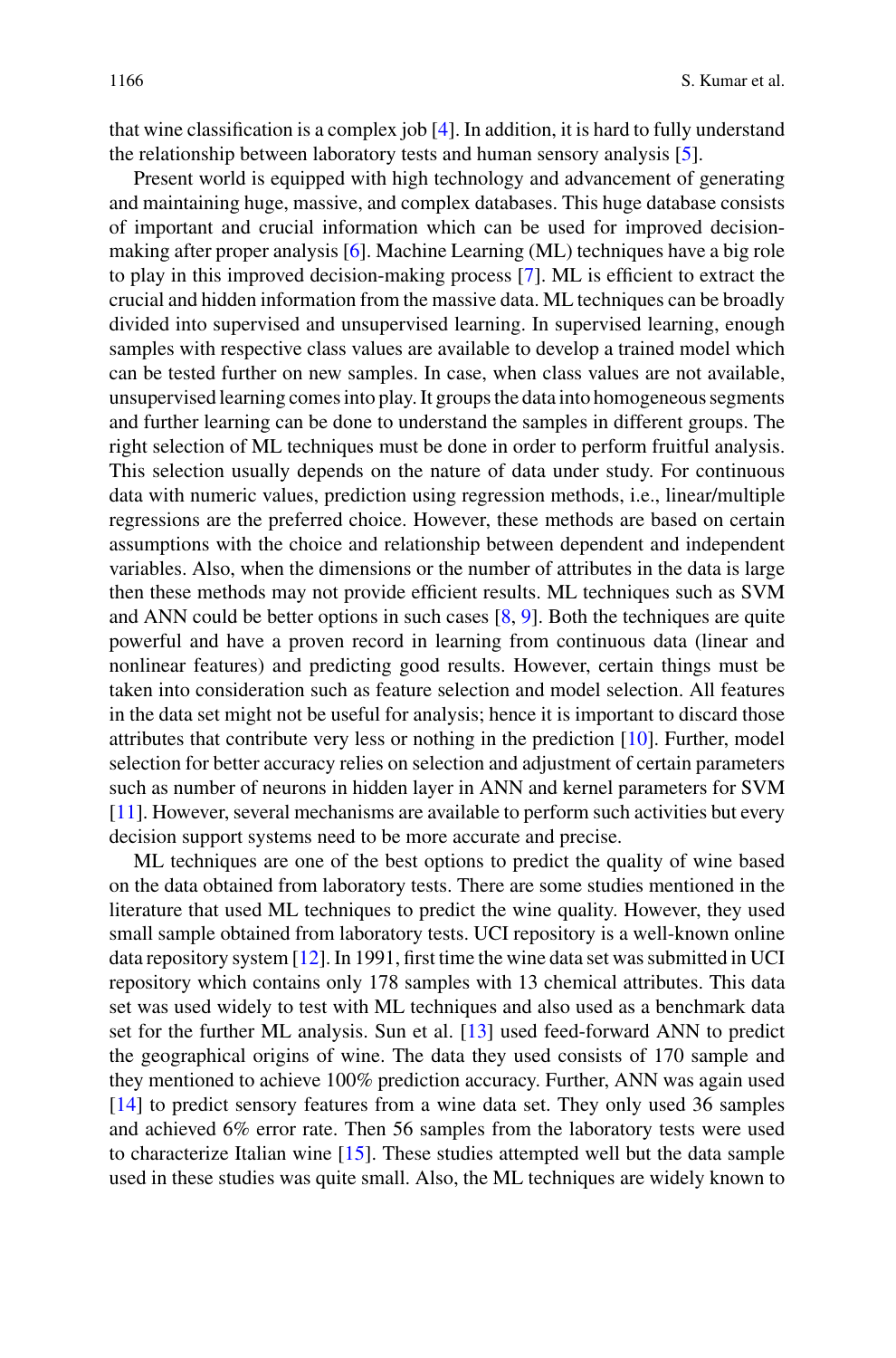work for relatively large amount of data. Then only, one can rely on the outcomes produced by the ML techniques.

In this study, we are providing a case study on analyzing wine data using deep learning technique. The results are compared with the existing results provided in [4]. The deep learning model simply outperforms the SVM approach used in [4] and provides better accuracy. The model can be utilized to predict the test score for each new sample and would assist in decision-making process for wine producers and consumers as well.

In the next Sect. 2, the materials and methods used are discussed. In Sect. 3, experimental results and discussion have been provided which is followed by conclusion in Sect. 4.

#### **2 Materials and Methods**

#### *2.1 Data Set Description*

The wine data set available at UCI online repository database consists of 11 attributes, i.e., fixed acidity (tartaric acid  $g/dm<sup>3</sup>$ ), volatile acidity (acetic acid  $g/dm<sup>3</sup>$ ), citric acid (g/dm<sup>3</sup>), residual sugar (g/dm<sup>3</sup>), Sodium chlorides (g/dm<sup>3</sup>), free sulfur dioxide (mg/dm<sup>3</sup>), total sulfur dioxide (mg/dm<sup>3</sup>), density (g/cm<sup>3</sup>), pH, potassium sulfates  $(g/dm<sup>3</sup>)$ , and alcohol (vol. %) amount. The target attribute to be predicted is the quality scores on a range of  $1-10$  where 0 indicates the worst quality and 10 indicates the best. The total number of instances for red wine is 1599 and for white wine 4898.

Figure 1 shows the distribution of samples among all the wine scores on a scale of 0–10. Table 1 provides a statistical description of the attributes for both red wine and white wine samples in the data set. In Fig. 2, the heat map for both the red and white wine data set is provided. It was found that for red wine, alcohol and sulfates have the most positive correlation with quality and the most negative correlation is



**Fig. 1** Distribution of samples among all the wine scores on a scale of 0–10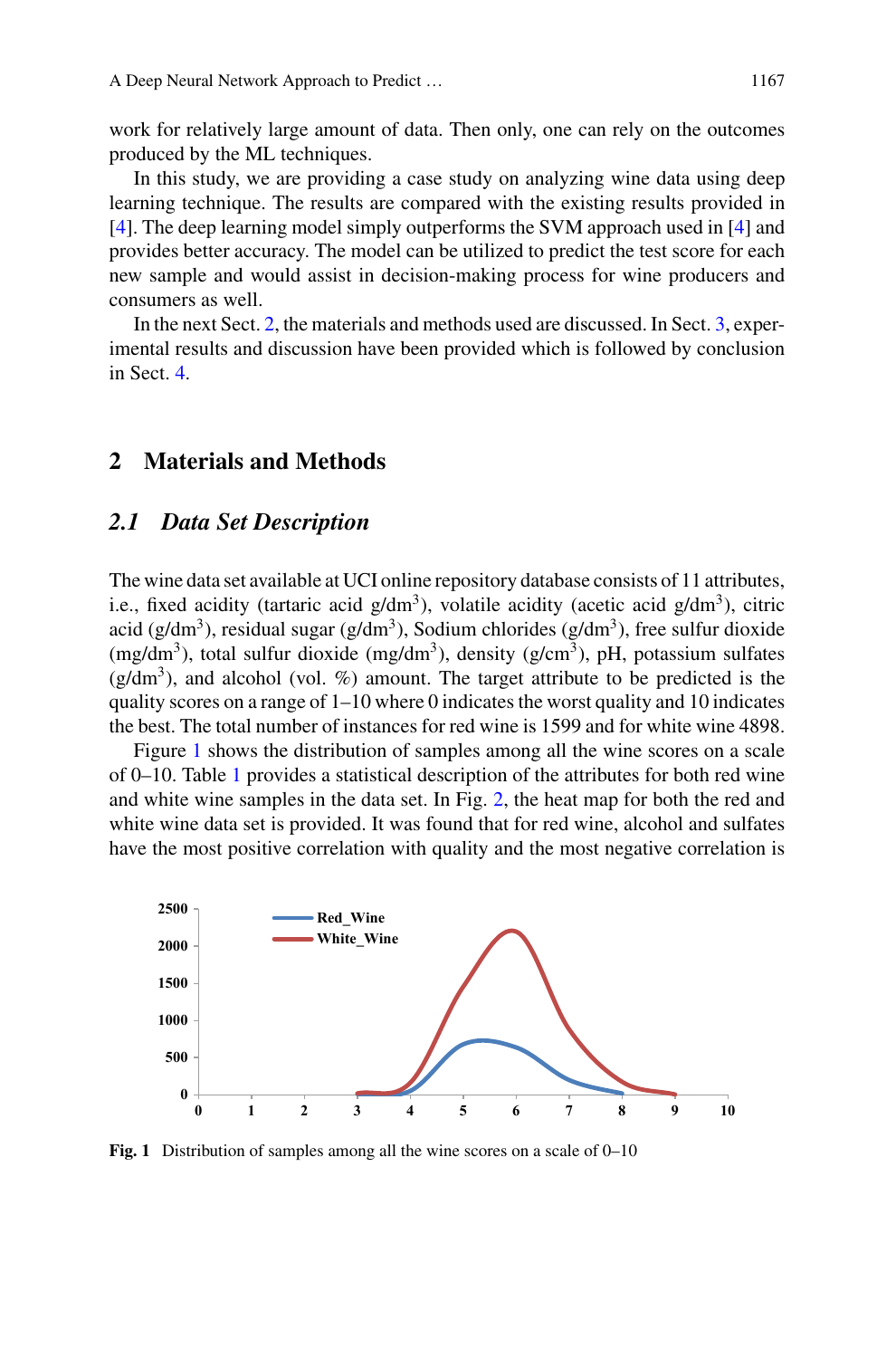|                  | Red wine samples |      |       |        | White wine samples |       |        |        |
|------------------|------------------|------|-------|--------|--------------------|-------|--------|--------|
|                  | Min.             | Max. | Mean  | StdDev | Min.               | Max.  | Mean   | StdDev |
| Fix. acid.       | 4.6              | 15.9 | 8.32  | 1.74   | 3.8                | 14.2  | 6.85   | 0.84   |
| Vol. acid.       | 0.12             | 1.58 | 0.53  | 0.18   | 0.08               | 1.1   | 0.28   | 0.10   |
| Citr. acid       | $\Omega$         | 1    | 0.27  | 0.19   | $\Omega$           | 1.66  | 0.33   | 0.12   |
| Residual sugar   | 0.9              | 15.5 | 2.54  | 1.41   | 0.6                | 65.8  | 6.39   | 5.07   |
| <b>Chlorides</b> | 0.01             | 0.61 | 0.08  | 0.05   | 0.009              | 0.346 | 0.046  | 0.022  |
| Free sulf. oxd.  | 1                | 72   | 15.8  | 10.46  | 2                  | 289   | 35.31  | 17.007 |
| Tot. sulf. oxd.  | 6                | 289  | 46.47 | 32.9   | 9                  | 440   | 138.36 | 42.49  |
| Density          | 0.99             | 1.01 | 0.99  | 0.002  | 0.987              | 1.039 | 0.994  | 0.003  |
| pH               | 2.74             | 4.01 | 3.31  | 0.154  | 2.272              | 3.82  | 3.188  | 0.151  |
| <b>Sulfates</b>  | 0.33             | 2    | 0.66  | 0.17   | 0.22               | 1.08  | 0.49   | 0.114  |
| Alcohol          | 8.4              | 14.9 | 10.42 | 1.06   | 8                  | 14.2  | 10.514 | 1.231  |

**Table 1** Statistical distribution of red and white wine samples



**Fig. 2** Heat map showing correlation of attributes for red wine data (left figure) and white wine data (right figure)

with volatile acidity. For wine data set, alcohol has the most positive correlation with quality and density has the most negative correlation.

# *2.2 Data Preprocessing*

Previous studies considered all the attributes available in the data set for analysis. A good data analysis approach recommends a thorough study of data and its attributes.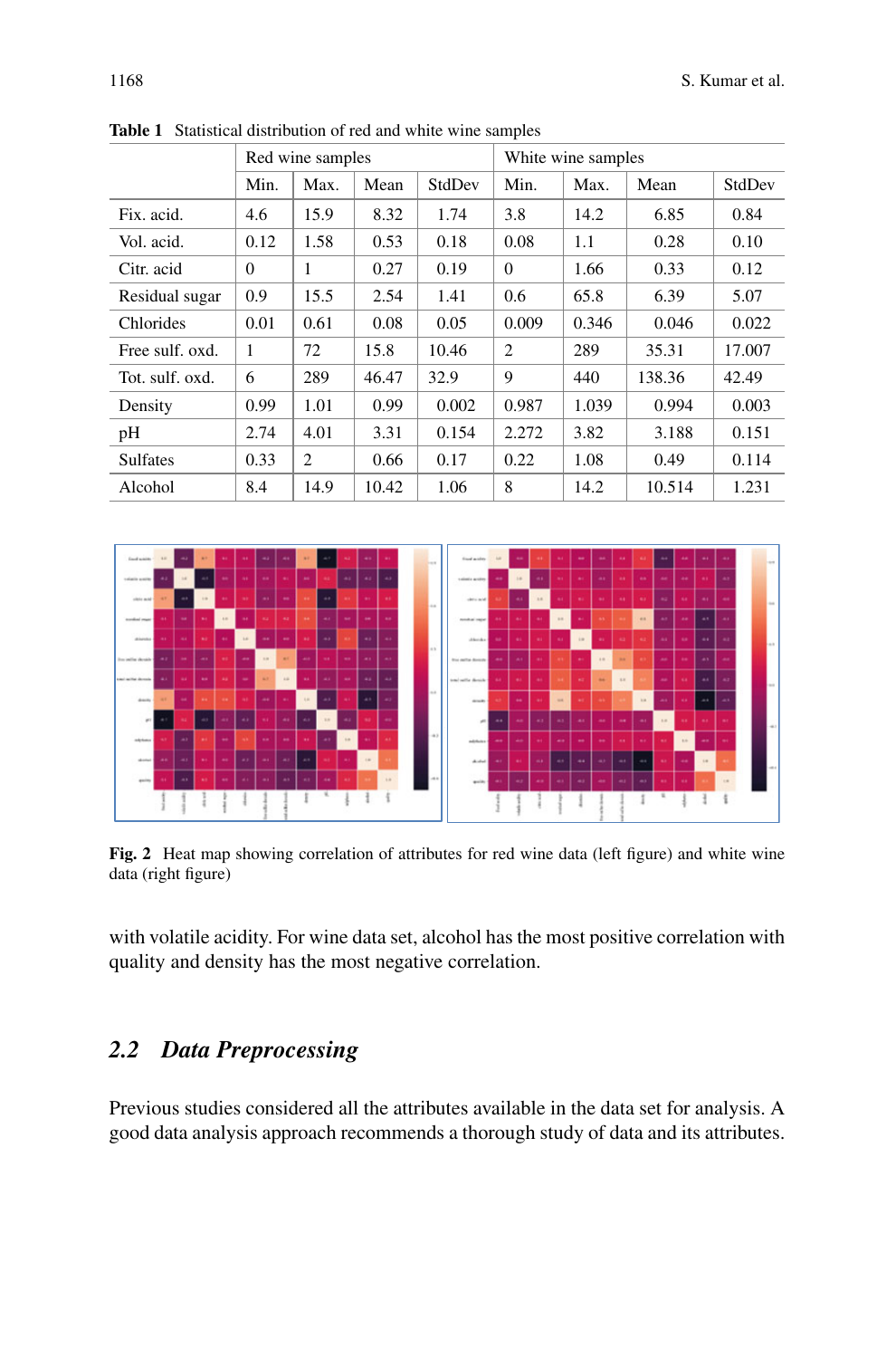**Procedure1 : Sequential forward floating search (SFFS) Input**  $: U = Complete set of attributes$ **Output**  $: X = set of selected most significant attributes$ **Initialization :**  $j = 0, X_i = [Null], Y_i = U$ While True {<br> $y = \max_{i \in Y_i} J(X_i \cup \{i\})$  //selection of best attributes from the subset  $X_{i+1} = X_i \cup \{y\}$  $i = i + 1$  $x = \max_{i \in X_j} J(X_{j+1} - \{i\})$  //selecting least important feature While  $J(X_{i+1} - x) > J(X_k)$  {  $X_i = X_{i+1} - \{x\}$  $i = i - 1$  $x = \max_{i \in X_j} J(X_j - \{i\})$  } }

All the attributes in the data set may or may not be relevant for the analysis. Therefore, a preprocessing must be performed prior to begin analysis. In order to select the most relevant attributes for analysis, the Sequential Forward Floating Search (SFFS) [16] method has been used. The procedure of SFSS is illustrated in procedure 1.

SFFS starts with an empty set of relevant features to be selected from the universal set U. *X <sup>j</sup>* and *Yj* represent selected and remaining features, respectively, and lowercase x and y represent single attribute value.  $J(X_i)$  is the feature evaluation function. It measures the appropriateness of the attribute based on its characteristics. Further, it keeps adding the relevant features to the  $X_j$ , until the stopping criteria are fulfilled.

#### *2.3 Support Vector Machines (SVM)*

In this study, we have used Multiclass Support Vector Machine (MSVM) technique to train the model. The description of MSVM is briefly explained as follows: Initially, Support Vector Machine (SVM) has been designed and widely used for binary classification in which only two classes have to be predicted. Further, due to the demand of classification and prediction problem for more than two classes motivated the design of a new SVM which can handle the multiclass scenario. In 2001, some classification models approaching multiclass classification issue were proposed [17, 18]. The problem with these models had large computation complexity. Another study [19] addressed the issue of large computational cost and proposed a simplified version of multiclass SVM. In general, the multiclass SVM can be considered as One Against One (OAO-SVM), One Against All (OAA-SVM), and Direct Acyclic Graph (DAG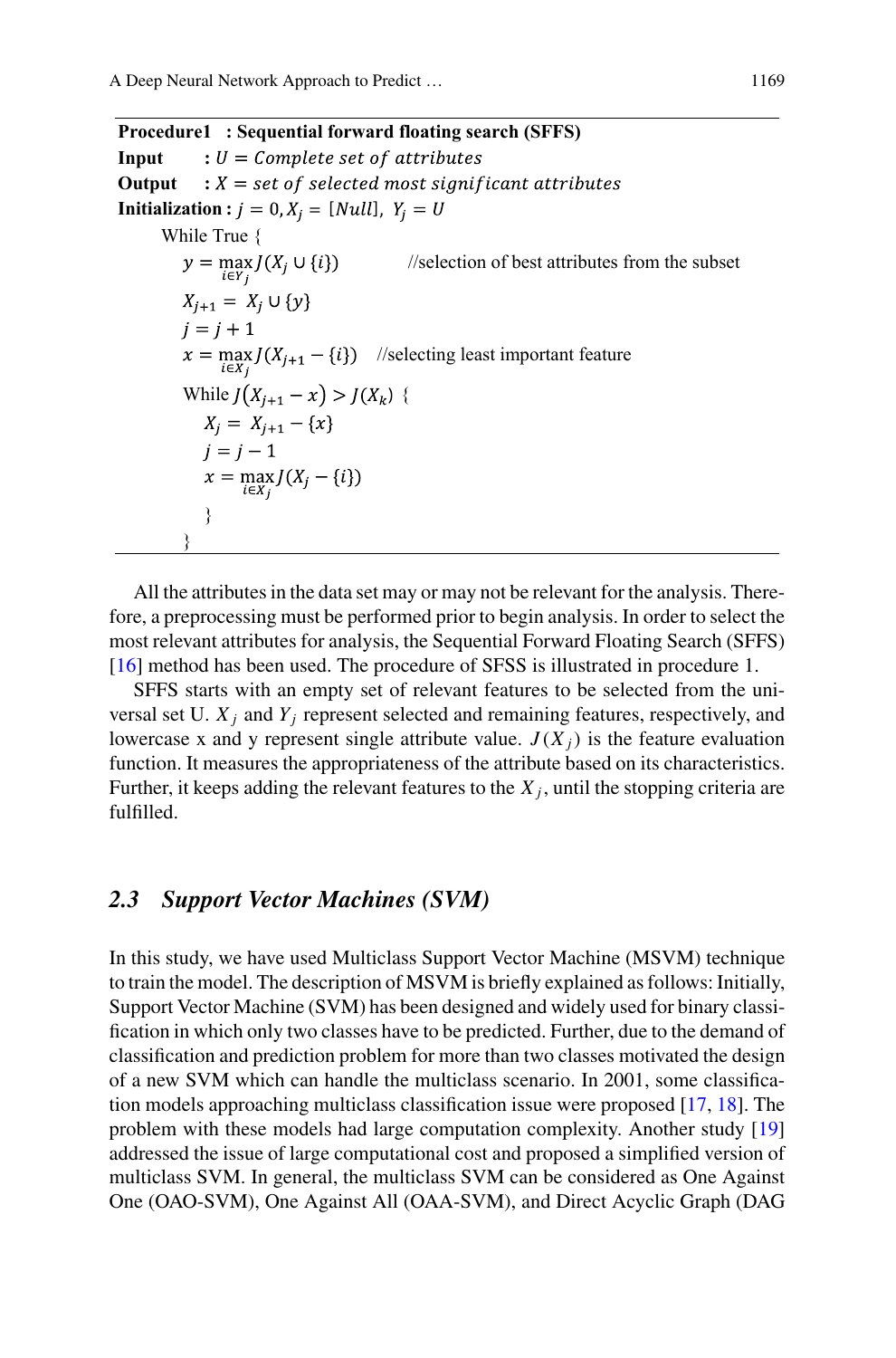SVM) for classification of multiple classes. In this study, one against all SVM is considered for analysis.

#### *2.4 Deep Neural Network*

A deep learning model can be defined as a hierarchical structure in which each layer applies a linear transformation to the preceding layer. Assuming, a sample input data  $D \in R^{n \times d}$ , with *n* training samples of *d* dimensions or attribute values. The number of neurons in input layer is based on the number of dimensions in the sample data (*d* in this case). These input values are multiplied by the corresponding weights and supplied to each of the neurons in hidden layers. Further, the output of these hidden layers will again multiply with another weight matrix for next hidden layer and so on. On each hidden layer, there is an activation function that decides which neurons output should be forwarded to the input of next layer [20]. The popular activation functions in practice are sigmoid, tanh, and ReLU. Sigmoid accepts a real-valued single number and provides the output within the range [0, 1], whereas tanh provides output within the range  $[-1, 1]$ . ReLU is an abbreviation of Rectified Linear Unit. ReLU is the default activation function introduced in several machine learning libraries recently. ReLU provides an output x for a positive real-valued number otherwise 0.

Furthermore, the concept of backpropagation to reduce the prediction error has been used. The error can be calculated using difference between the actual and predicted output. Further, this error is propagated backward and weights on each hidden layer can be modified accordingly.

## **3 Results and Discussion**

Experimental analysis has been performed on Anaconda Spyder 3.6 version. Scikit learn, pandas, keras with tensor flow as backend, etc. python packages have been used to perform the analysis. First SVM analysis has been performed on both red and white wine samples. Further, deep learning approach was used.

SVM model achieved the MSE 0.38. In order to evaluate the performance of deep neural networks, we created four networks with different hidden layers and trained for different number of iterations. All networks were trained with a batch size of 200 samples and a learning rate  $\alpha = 0.001$ . It can be seen in Figs. 3 and 4 that MSE (Mean Squared Error) were reduced with more training iterations. We used two popular activations functions sigmoid and ReLU. However, these functions have shown different performance for white and red wine samples. With red wine samples, neural networks with 1 and 2 hidden layers and sigmoid activation achieved lowest MSE (0.29), whereas with ReLU activation, network with 3 hidden layers achieved lowest MSE (0.22). With white wine samples, the network with 4 hidden layers and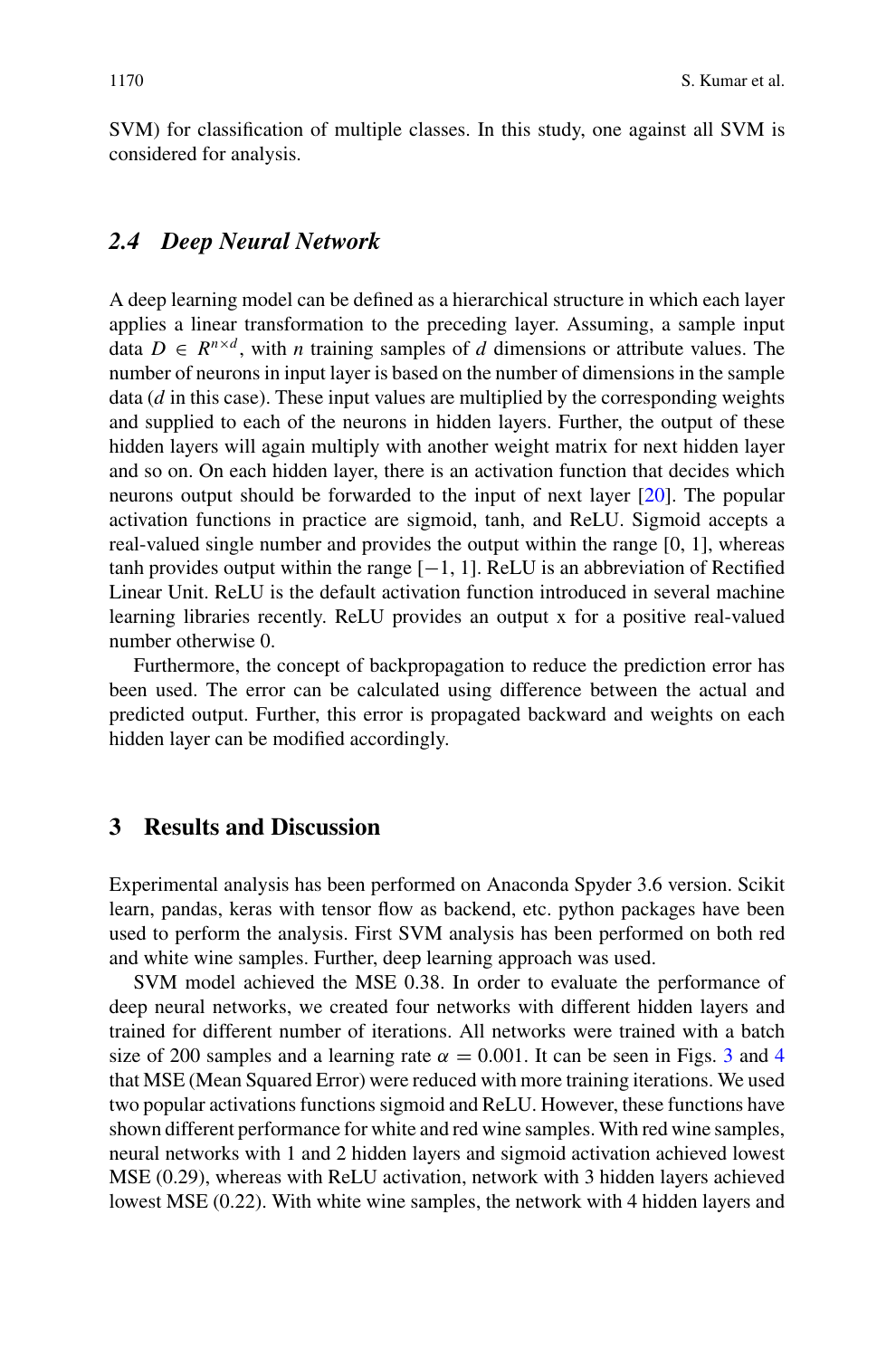

**Fig. 3** MSE using deep neural networks for red wine samples with different hidden layers **a** using sigmoid **b** using ReLU



**Fig. 4** MSE using deep neural networks for white wine samples with different hidden layers **a** using sigmoid **b** using ReLU

sigmoid activation achieved the lowest MSE (0.28), whereas the network with 3 hidden layers and ReLU activation achieved the lowest MSE (0.29).

Therefore, it has been observed in the analysis that it is possible to achieve better accuracy with deep neural architecture; however, it is difficult to correctly identify the appropriate number of hidden layers in the network. Therefore, it is suggested to try several networks with different hidden layers and activation functions and it must be trained sufficient number of times to reduce the MSE.

### **4 Conclusion**

The study investigated the wine test preference analysis using deep neural network on the available data on UCI repository. Earlier studies mentioned that SVM was the best model to achieve the highest accuracy and minimum error in comparison to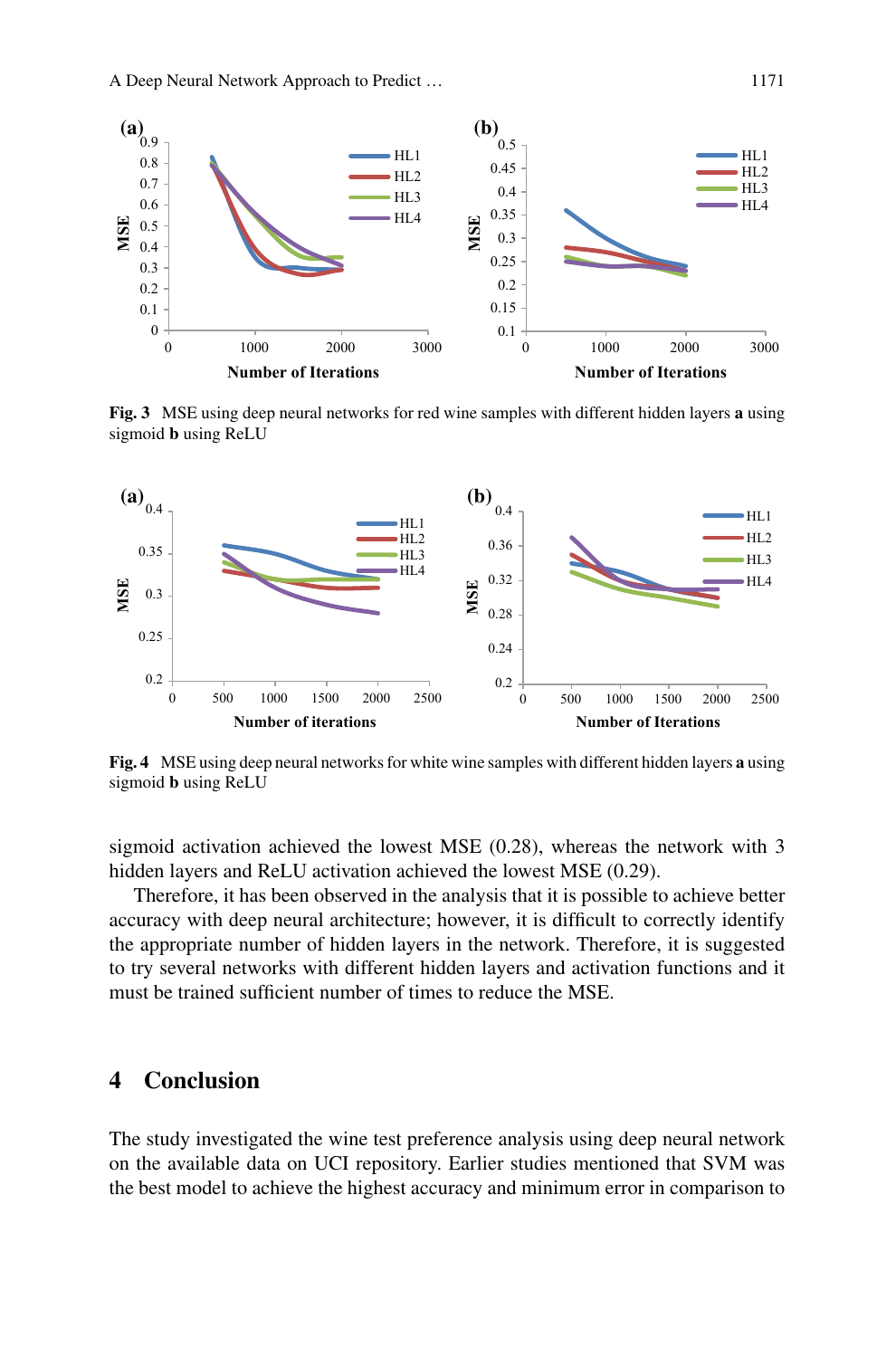Multiple Regression, and simple ANN model. In this study, we created deep neural network by increasing the number of hidden layers. It was found that MSE was slightly reduced in newly trained networks with multiple hidden layers. Although, for red and white wine samples the networks with different hidden layers performed differently but the results were better than SVM. Therefore, it is recommended to use different hidden layer network with different activation functions. Also, network must be trained sufficient number of times to achieve the lowest MSE.

**Acknowledgements** This work was financially supported by the Ministry of Education and Science of Russian Federation (government order 2.7905.2017/8.9).

#### **References**

- 1. FAO (2008) FAOSTAT—food and agriculture organization agriculture trade domain statistics, July 2008. <http://faostat.fao.org/site/535/DesktopDefault.aspx?PageID=535>
- 2. Ebeler S (1999) Linking flavour chemistry to sensory analysis of wine. Flavor chemistry—thirty years of progress. Kluwer Academic Publishers, New York, pp 409–422
- 3. Smith D, Margolskee R (2006) Making sense of taste. Sci Am (Special Issue) 16(3):84–92
- 4. Cortez P, Cerdeira A, Almeida F, Matos M, Reis J (2009) Modeling wine preferences by data mining from physicochemical properties. Decis Support Syst 47(4):547–553. Elsevier
- 5. Legin A, Rudnitskaya A, Luvova L, Vlasov Y, Natale C, D'Amico A (2003) Evaluation of Italian wine by the electronic tongue: recognition, quantitative analysis and correlation with human sensory perception. Anal Chim Acta 484(1):33–34
- 6. Turban E, Sharda R, Aronson J, King D (2007) Business intelligence, a managerial approach. Prentice-Hall, Upper Saddle River
- 7. Witten IH, Frank E (2005) Data mining: practical machine learning tools and techniques with java implementations, 2nd edn. Morgan Kaufmann, San Francisco
- 8. Rumelhart D, Hinton G, Williams R (1986) Learning internal representations by error propagation. Parallel distributed processing: explorations in the microstructures of cognition, vol 1. MIT Press, Cambridge, pp 318–362
- 9. Smola A, Schölkopf B (2004) A tutorial on support vector regression. Stat Comput 14:199–222
- 10. Guyon I, Elisseeff A (2003) An introduction to variable and feature selection. J Mach Learn Res 3(7–8):1157–1182
- 11. Hastie T, Tibshirani R, Friedman J (2001) The elements of statistical learning: data mining, inference and prediction. Springer, New York
- 12. UCI repository. [https://archive.ics.uci.edu/ml/datasets.html.](https://archive.ics.uci.edu/ml/datasets.html) Accessed 12 May 2018
- 13. Sun L, Danzer K, Thiel G (1997) Classification of wine samples by means of artificial neural networks and discrimination analytical methods. Fresenius' J Anal Chem 359(2):143–149
- 14. Vlassides S, Ferrier J, Block D (2001) Using historical data for bioprocess optimization: modeling wine characteristics using artificial neural networks and archived process information. Biotechnol Bioeng 73(1)
- 15. Wine data set link: [http://archive.ics.uci.edu/ml/machine-learning-databases/wine-quality/.](http://archive.ics.uci.edu/ml/machine-learning-databases/wine-quality/) Accessed 12 May 2018
- 16. Pudil P, Novovicˇová J, Kittler J (1994) Floating search methods in feature selection. Pattern Recognit Lett 15(11):1119–1125
- 17. Crammer K, Singer Y (2001) On the algorithmic implementation of multiclass kernel-based vector machines. J Mach Learn Res 2:265–292
- 18. Wang Z, Xue X (2014) Multi-class support vector machine. In: Ma Y, Guo G (eds) Support vector machines applications, pp 23–48